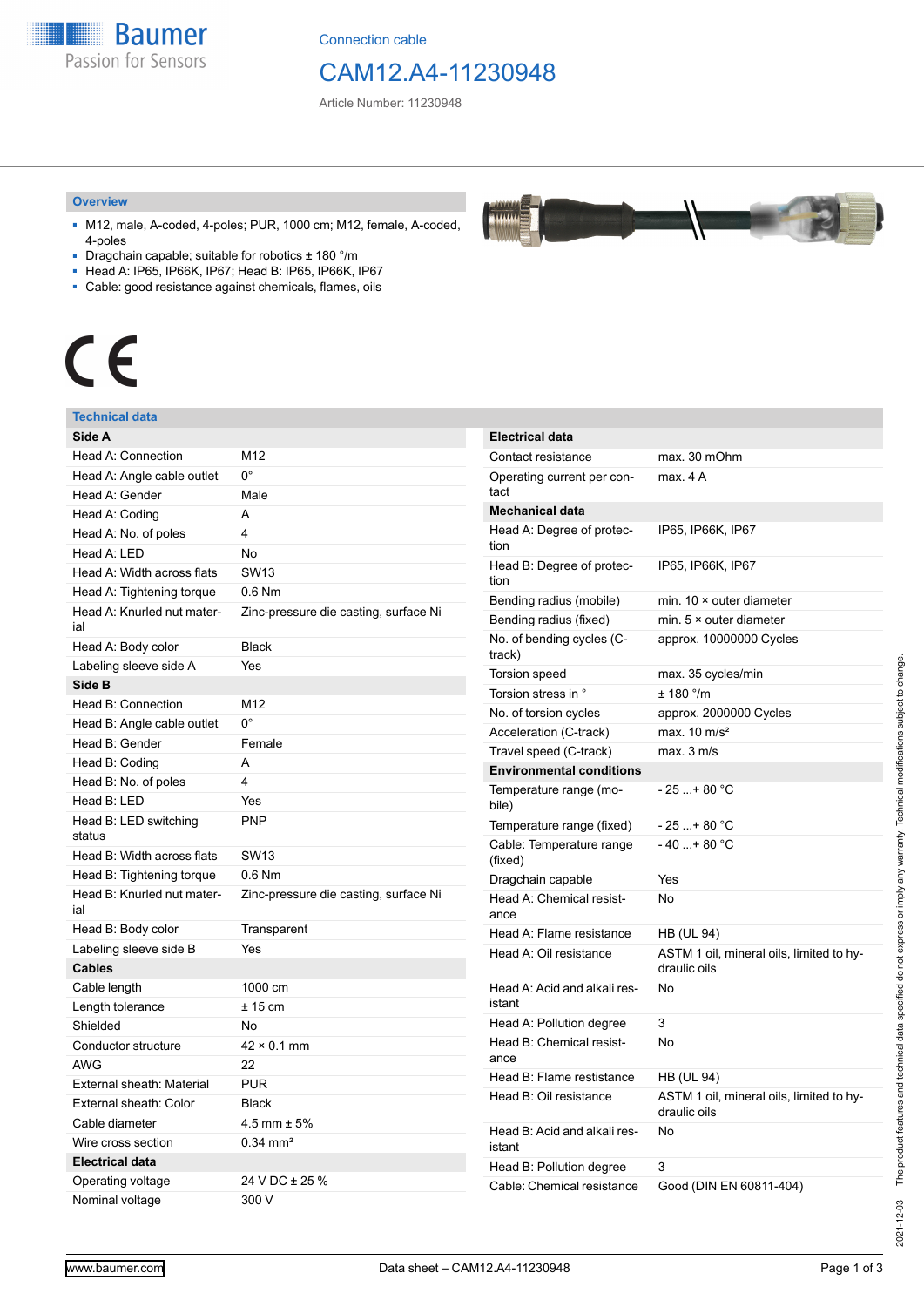

Connection cable

### CAM12.A4-11230948

Article Number: 11230948

#### **Technical data**

**Side A**

#### **Environmental conditions**

**Technical drawing**

Cable: Flame resistance Conform UL 1581 §1090 (H); CSA FT2; IEC 60332-2-2 Cable: Oil resistance Good (DIN EN 60811-404)

#### **Environmental conditions**

Cable: Silicone-free Yes

#### **Side B**

**Coding**

#### **Technical drawing**





#### **Coding**